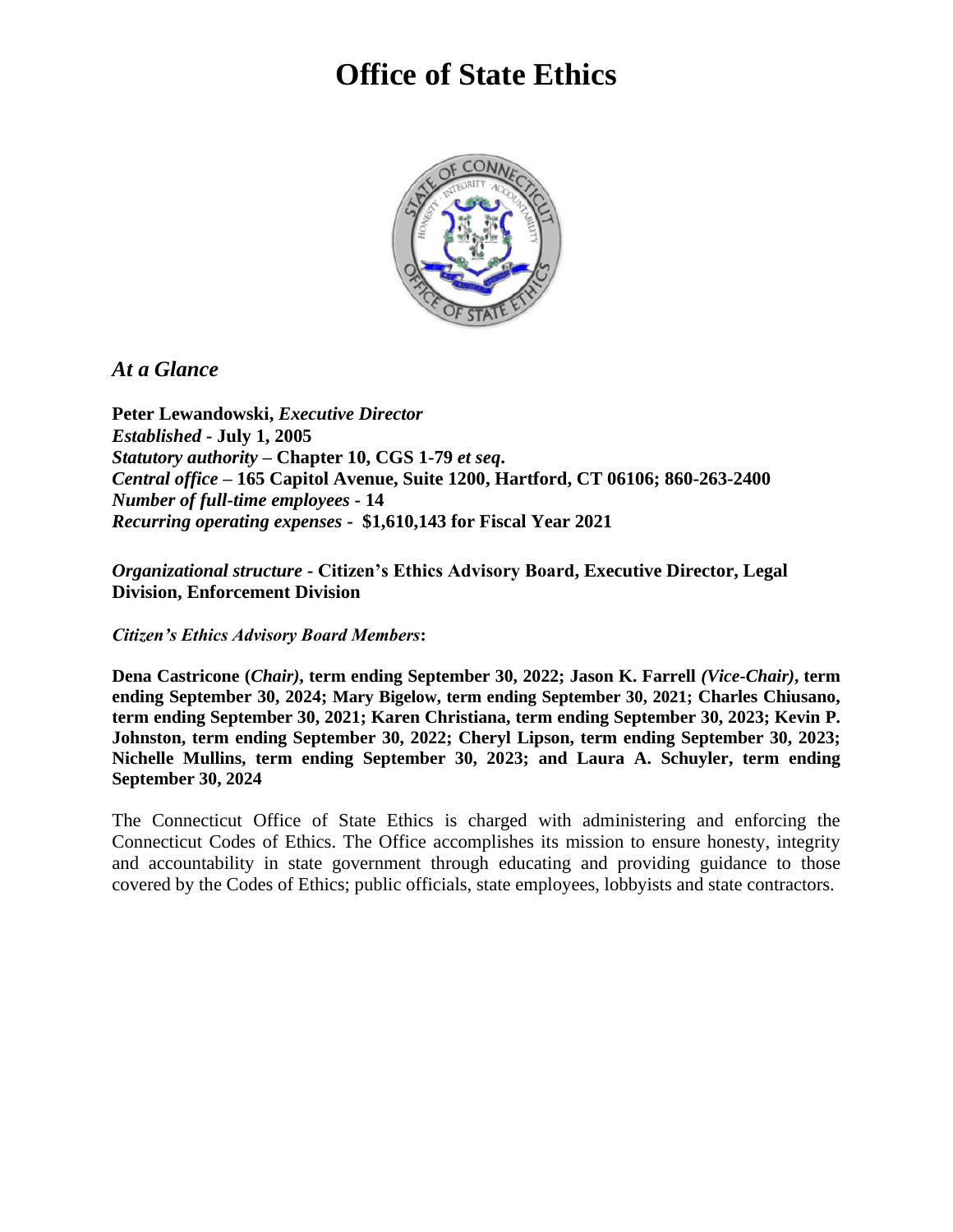#### **Mission**

#### **The Office of State Ethics practices and promotes the highest ethical standards and accountability in state government by providing education and legal advice, ensuring disclosure, and impartially enforcing the Codes of Ethics.**

#### **Statutory Responsibility**

The Office of State Ethics (OSE) administers Connecticut General Statutes, Chapter 10, Part I for Public Officials, Part II for Lobbyists, and Part IV, Ethical Considerations Concerning Bidding and State Contracts.

The statutory responsibilities of the OSE are broken down into four main categories: education, interpretation, enforcement and disclosure. The OSE is charged with providing education, guidance and advice to state employees, public officials, lobbyists and legislators on the Codes of Ethics. The Citizen's Ethics Advisory Board (CEAB) is responsible for adjudicating cases brought under the Codes of Ethics and making findings of violations, as well as issuing advisory opinions – interpretations of the Codes as they apply to specific situations. All investigation and prosecution matters are the responsibility of the Ethics Enforcement Officer. The OSE is also statutorily obligated to administer all lobbyist financial reports along with Statements of Financial Interests (SFIs) filed by public officials and state employees.

#### **Public Service**

The OSE is committed to carrying out its mission in the most user-friendly and transparent manner possible. To this end, the OSE continues to update and improve its website by adding new and historical material, as well as continually improving and updating the online filing systems utilized by lobbyists and public officials. It is important to note that these systems are also utilized by members of the public and the media for information and research.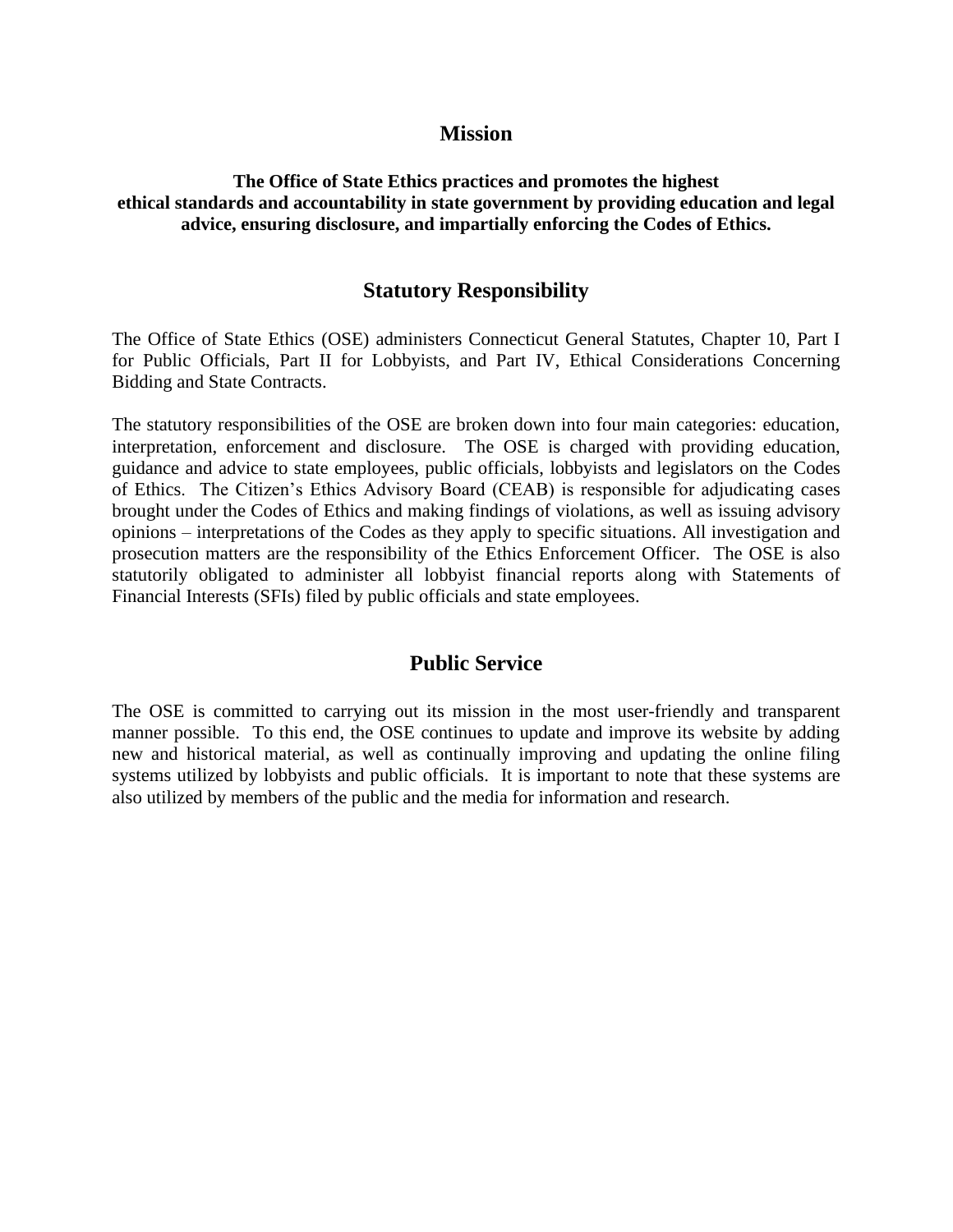# **Improvements/Achievements 2020-21**

# **Education and Communications Outreach**

In accordance with § 1-81c of the Connecticut General Statutes, the OSE administers a program of mandatory training for all members of the General Assembly every four years and upon first election.



- In FY 2020-2021 the OSE conducted Code of Ethics trainings for newly elected members of the General Assembly, Public Officials, State Employees, Lobbyists and Contractors, and offered trainings that would meet agency-specific needs.
- Due to COVID-19 most of our in-person trainings were for employees that did not have individual access to technology, e.g., Department of Transportation maintenance employees.
- The OSE continued to offer self-service on-line training, limited in-person trainings and utilized Teams, Zoom and GotoMeeting options to conduct engaging training during COVID-19 to each state agency that requested training. We believe that this flexibility allowed the OSE to continue to effectively meet its mandate to provide yearly training to all state employees. Since training drives compliance through requests for advice and filing of complaints, more training sessions are expected to result in greater compliance.
- Our monthly electronic newsletter was distributed to all agency ethics liaisons and compliance officers.
- In FY 2021 we provided a full range of communication and education services to ensure high ethical standards among our public servants. We continued our Top Ten Ethics Rules format and completed 59 trainings.
- An updated "Ethics 101" on-line course for public officials and state employees was released to all state agencies.
- We issued press releases and e-alerts for the adoption of Advisory Board Opinions, Declaratory Rulings and enforcement action settlements.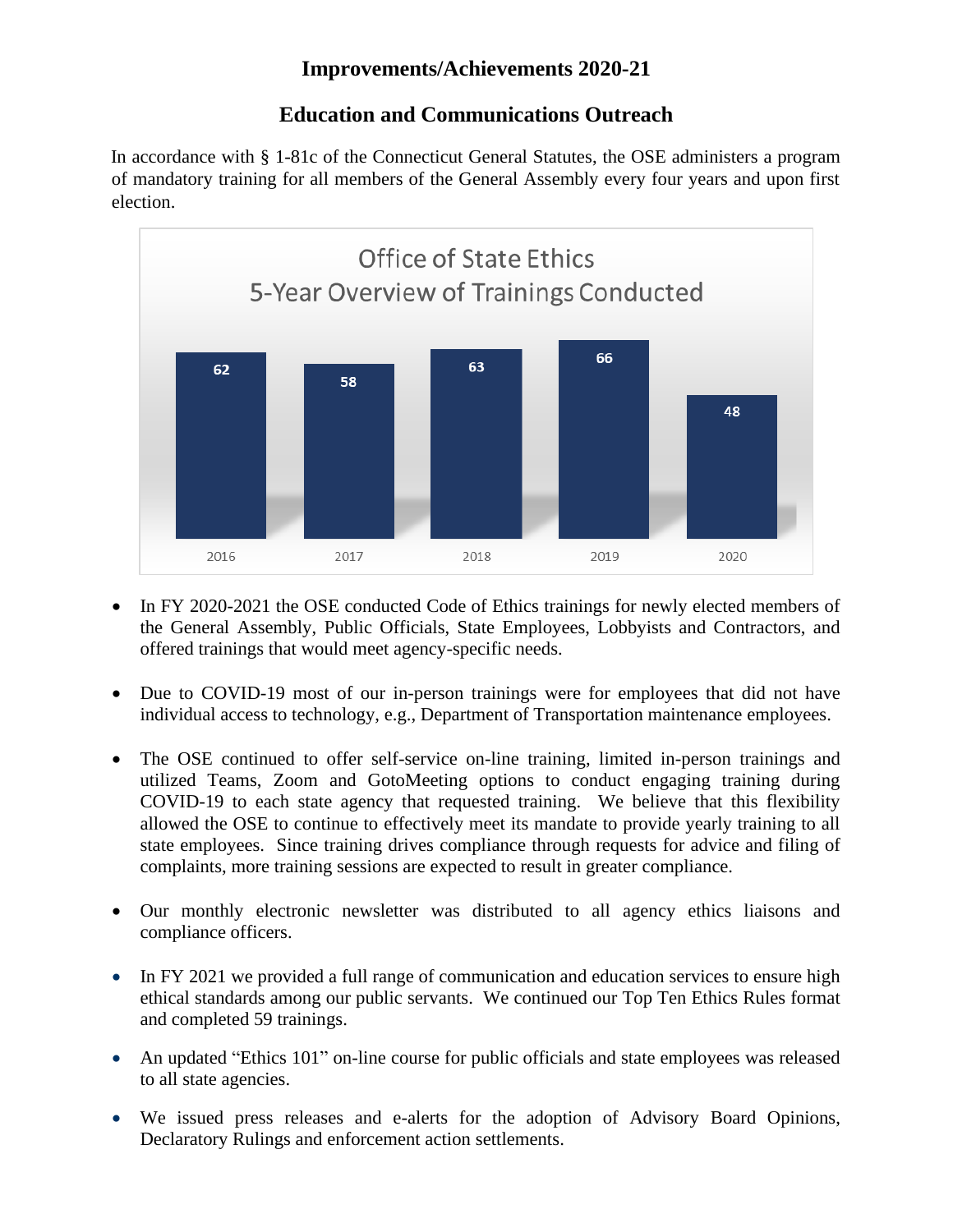# **Advisory Opinions**

- With assistance from the OSE's Legal Division staff, the CEAB issued two Legal Opinions. Summaries of these, as well as the full text of all opinions and rulings, are available on the OSE's website.
- The Legal Division staff responded to approximately 647 requests for advice concerning the application of the Codes of Ethics; approximately 422 written staff opinions were completed during the reporting period, and legal advice via the telephone or in person was provided on 225 occasions.

## **Enforcement**

- The Enforcement Division received or opened a total of thirty-five (35) confidential investigations of potential violations of the Code of Ethics.
- The Enforcement Division opened one hundred ninety-seven (197) enforcement matters for violations of the filing requirements of the Code of Ethics.
- One hundred thirty-three (133) matters were settled publicly. A total of \$51,414.00 in penalties were received. Two (2) of the resolved matters resulted from confidential investigations, and involved a range of violations. One hundred thirty-one (131) matters were resolved as Uniform Administrative Procedures Act matters and involved the failure to file forms in the manner required by the law. All penalties go directly into Connecticut's General Fund.
- The OSE completed, and the CEAB approved, ten (10) audits of registered client and communicator lobbyists.

## **Audit Process Review**

- In 2020, the CEAB formed the Audit Process Review Subcommittee ("Subcommittee") in order to examine the random audit program. The Subcommittee ultimately implemented ways to improve awareness by the lobbyist community of the random lobbyist audit process; lobbyist recordkeeping obligations; and, potential penalties for failing to maintain required records.
- The Subcommittee put into practice measures to educate the lobbyist community, including but not limited to:
	- $\triangleleft$  Designing a Lobbyist Audit Corner OSE website;
	- ❖ Developing a standard information presenstation for auditees;
	- ❖ Amending lobbyist certifications and communications to include key lobbyist requirements:
	- ❖ Creating and and improving agency documents to focus on the audit process; and
	- ❖ Inserting an audit protocol component to lobbyist trainings.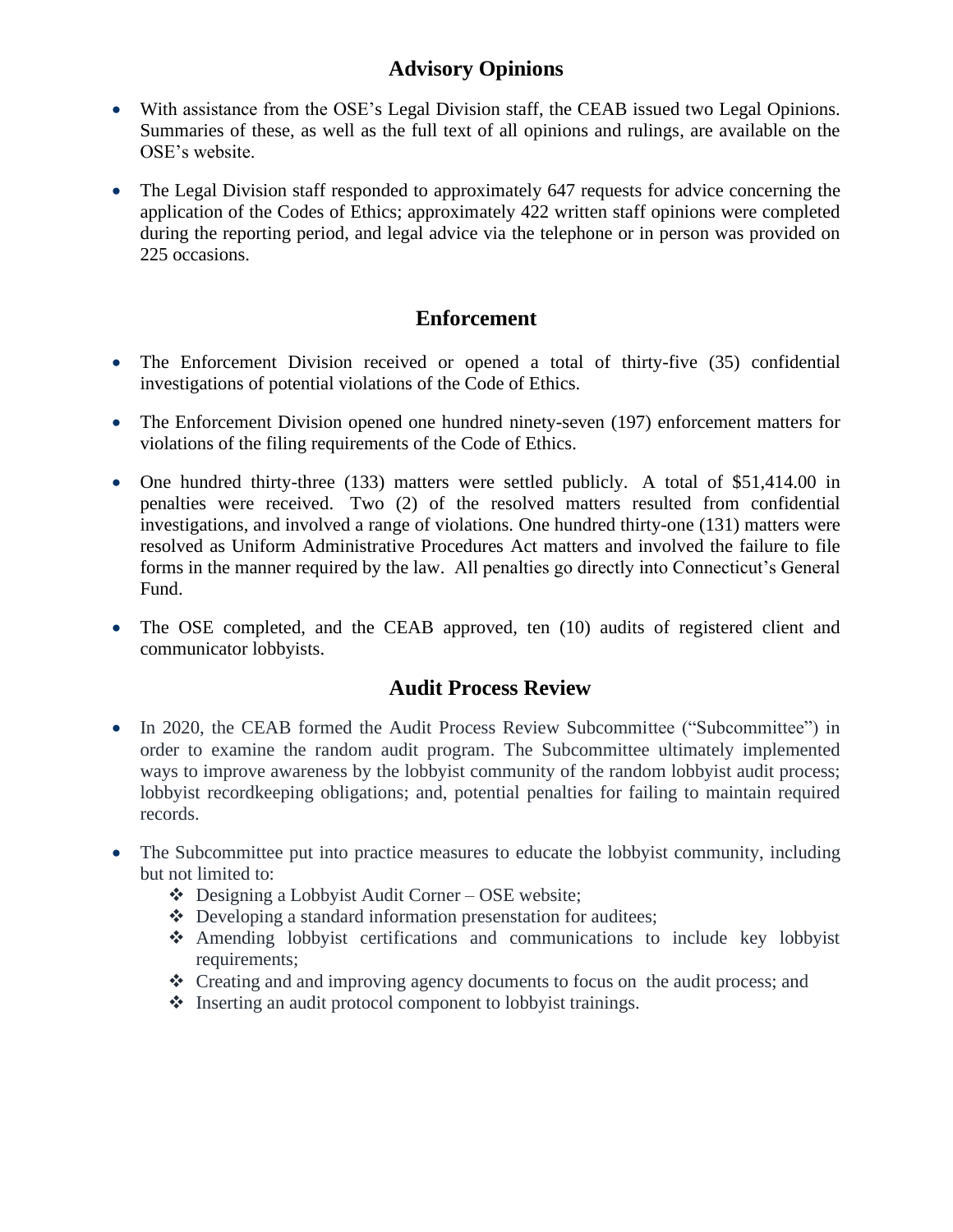## **Lobbyist Filings and Disclosure**

During FY 2020-2021 the OSE processed, via its electronic filing system, thousands of financial reports filed by business organizations (firms that employ communicator lobbyists), client lobbyists, and in-house communicator lobbyists.

The 2,017 biennial lobbyist registrations for 2021 generated \$863,000 in fees, collected by the OSE and deposited into the state's General Fund.

#### **Statements of Financial Interests**

• On May 3, 2021, 99% of the required filers were in compliance with the 2020 Statements of Financial Interests filing deadline and filed electronically. The OSE handled 2,482 SFIs, of which only 20 were submitted in paper form. This year 82% of our Agencies, Offices, Commissions and Quasi-Public Agencies achieved 100% timely compliance. Fifty-five agencies or 86% of those agencies earned the distinction of not only achieving 100% timely compliance but also had 100% submit filings electronically.

# **Legislative Updates to the Codes of Ethics**

During 2021 Legislative Session, by way of Public Act No. 21-164, several changes were made to the state codes of ethics for public officials and lobbyists, key among them:

- ❖ adding the Paid Family and Medical Leave Insurance Authority to the list of quasi-public agencies subject to the ethics code for public officials;
- ❖ defining confidential information for the law's purposes as similarly defined in regulations;
- ❖ authorizing the OSE's ethics enforcement officer to represent the office in certain matters before the Superior Court;
- ❖ requiring public officials and state employees who must file statements of financial interests with OSE to file them electronically using software the office creates;
- ❖ exempting certain gifts from the codes' gift prohibition and clarifies who must report certain expenditures to a beneficiary public official or state employee;
- ❖ requiring certain state regulatory agencies, in consultation with OSE, to annually submit a statement designating the agency positions which are subject to the code's revolving door provisions;
- ❖ extending the prohibited activities that apply to state-hired consultants and independent contractors to include persons they employ;
- ❖ exempting students in higher education serving as public officials from certain code provisions;
- ❖ extending the CEAB deadline for final hearing decisions on violations; and
- ❖ clarifying that both individuals employing lobbyists and those employed as lobbyists are subject to the Code of Ethics for Lobbyists' prohibition on contingency fee lobbying.